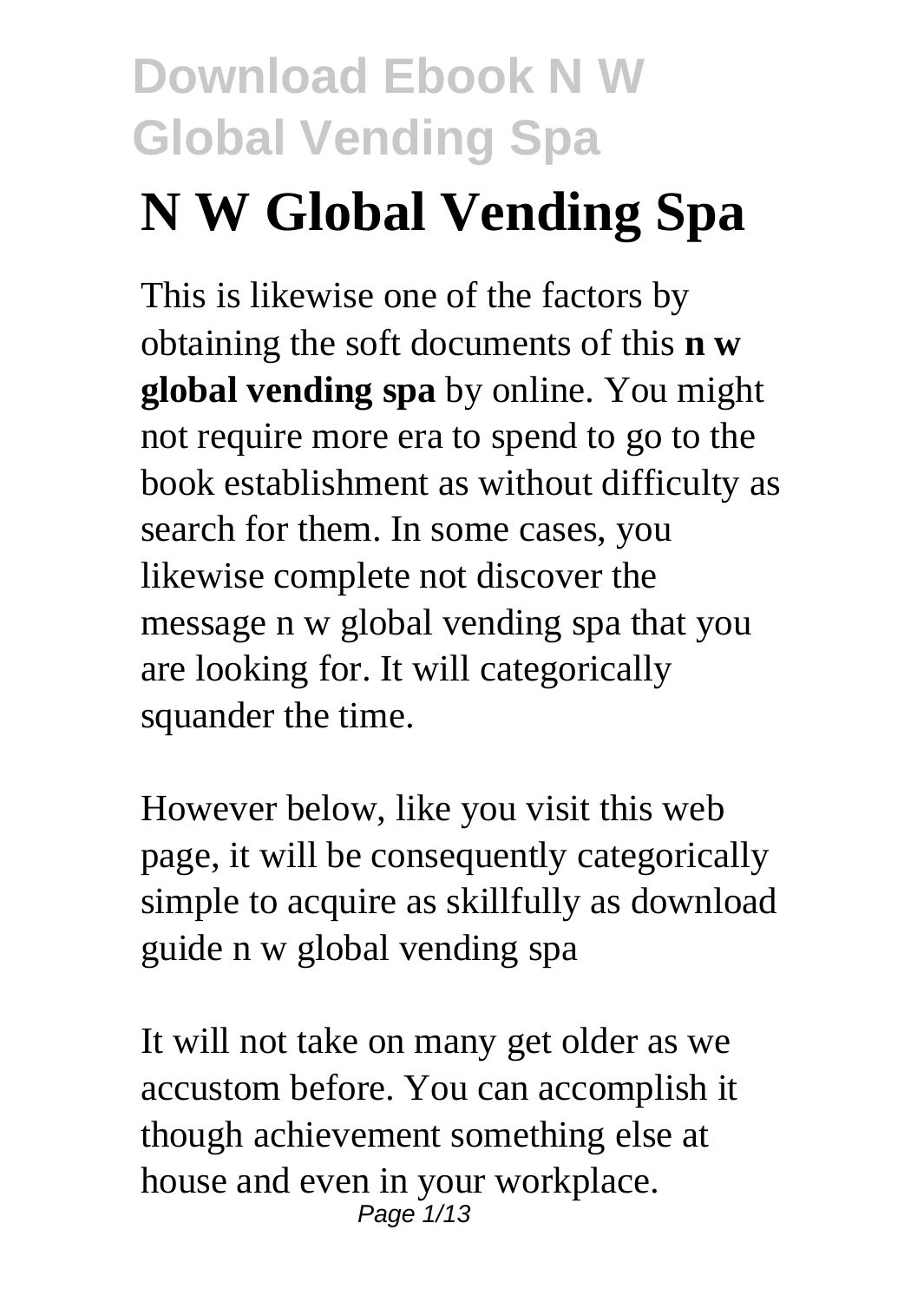consequently easy! So, are you question? Just exercise just what we come up with the money for below as capably as review **n w global vending spa** what you like to read!

Vending TV HOST 2015 Fabio Russo intervista Maurizio Chiecchi di N\u0026W Global Vending Spa Book A Spa Appointment with us NOW Book Vending Machine Evoca Kalea How to make \$1,000 per week with Vending Machines Spa Essentials **N\u0026W Global Vending Machine Sfra fan issue** PPE Vending JAIME IBANEZ - \"HOW TO\" START A SIX FIGURE VENDING BUSINESS Have you had a coffee from your favourite vending machine today? N\u0026W Global Vending's Samba ETL offers vending interaction Touchless Vending: the solution for a safe restart ALLEEN EEN INDICATORS - Page 2/13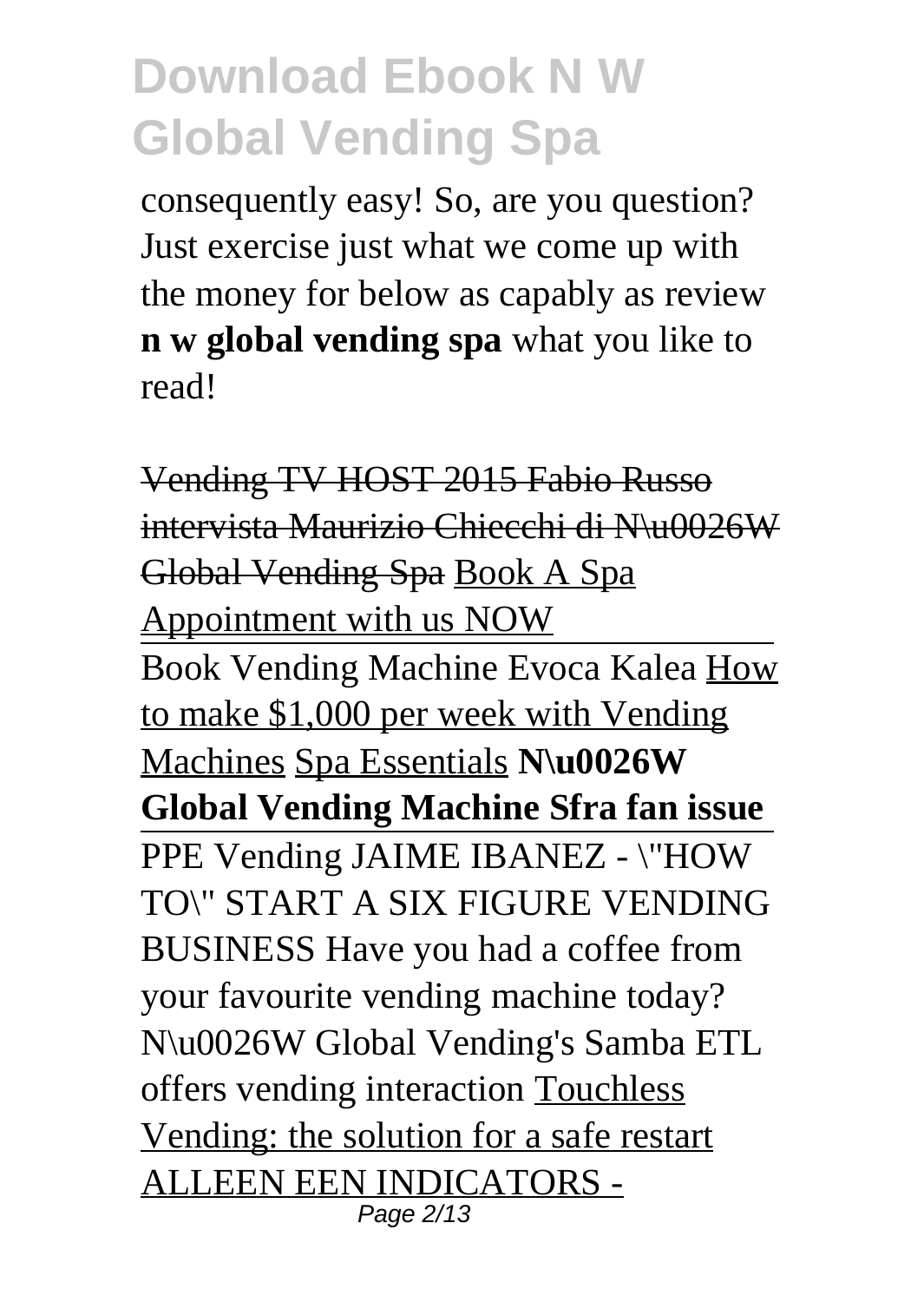Eenvoudige truc - veel win trading || Iqoptiestrategie *Why I'm QUITTING My Vending Machine Business!* Bollinger Band Scalping Strategy for Binary Options Binomo Binary Options Broker Review - Is It Good for Making Money? *Why Is Digital Options Better Than Binary Options?* **Computer Chronicles - UNIX, 1985** COLLECTING MONEY FROM MY UK VENDING BUSINESS FOUR LOCATIONS Offer beverages and food in a single vending machine *Getting PPE from a vending machine* **Aqua Bean Vending Coffee Machine - Advanced Usage Guide** *The Computer Chronicles - Network Security (1991)* October 27th Tom O'Brien Show on TFNN 2016July 20th Bull-Bear Binary Option Hour on TFNN by Nadex - 2017 LEARNING SOMETHING ABOUT M.S. EXCEL BY M.S. WORD PRESENTATION Minecraft pe how to

Page 3/13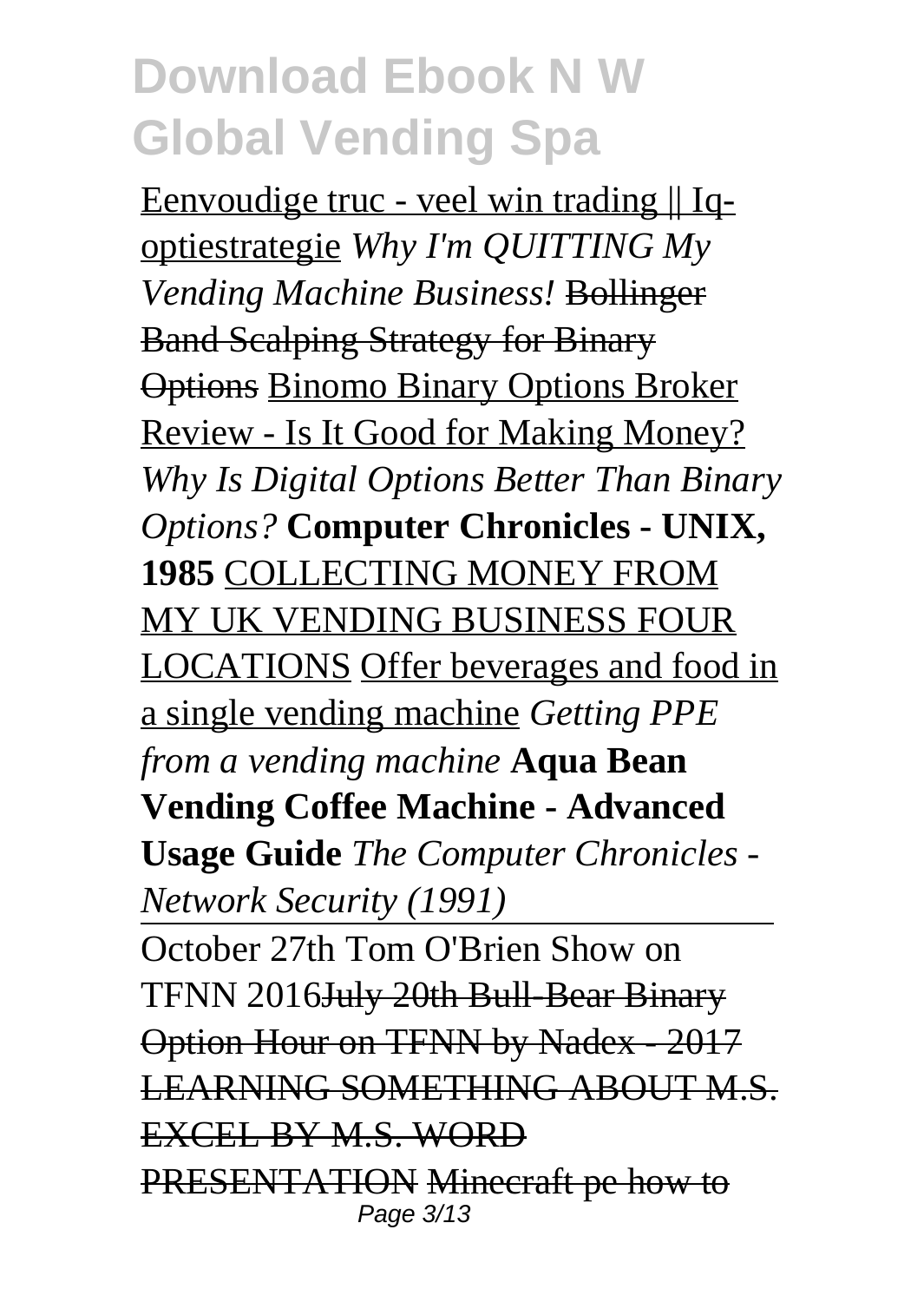get map addon July 11th Bull-Bear Binary Option Hour on TFNN by Nadex - 2017 *October 19th Money Masters with Tom and Tommy O'Brien - 2016* October 21st Tom O'Brien Show on TFNN 2016 N W Global Vending Spa

Necta, the world's leading vending machines Evoca brand, has developed a simple and reliable solution to help companies improve their safety standards to meet the demands of the pandemic. The idea is as simple as it is effective: to offer vending systems for the distribution of masks and other PPE equipment at strategic locations in the workplace.

#### Home | Evoca Group

On March 22nd, an affiliate of Lone Star Funds completed the acquisition of N&W Global Vending Spa, previously owned by a pool of private equity funds formed by Investcorp Investment Holdings and Page 4/13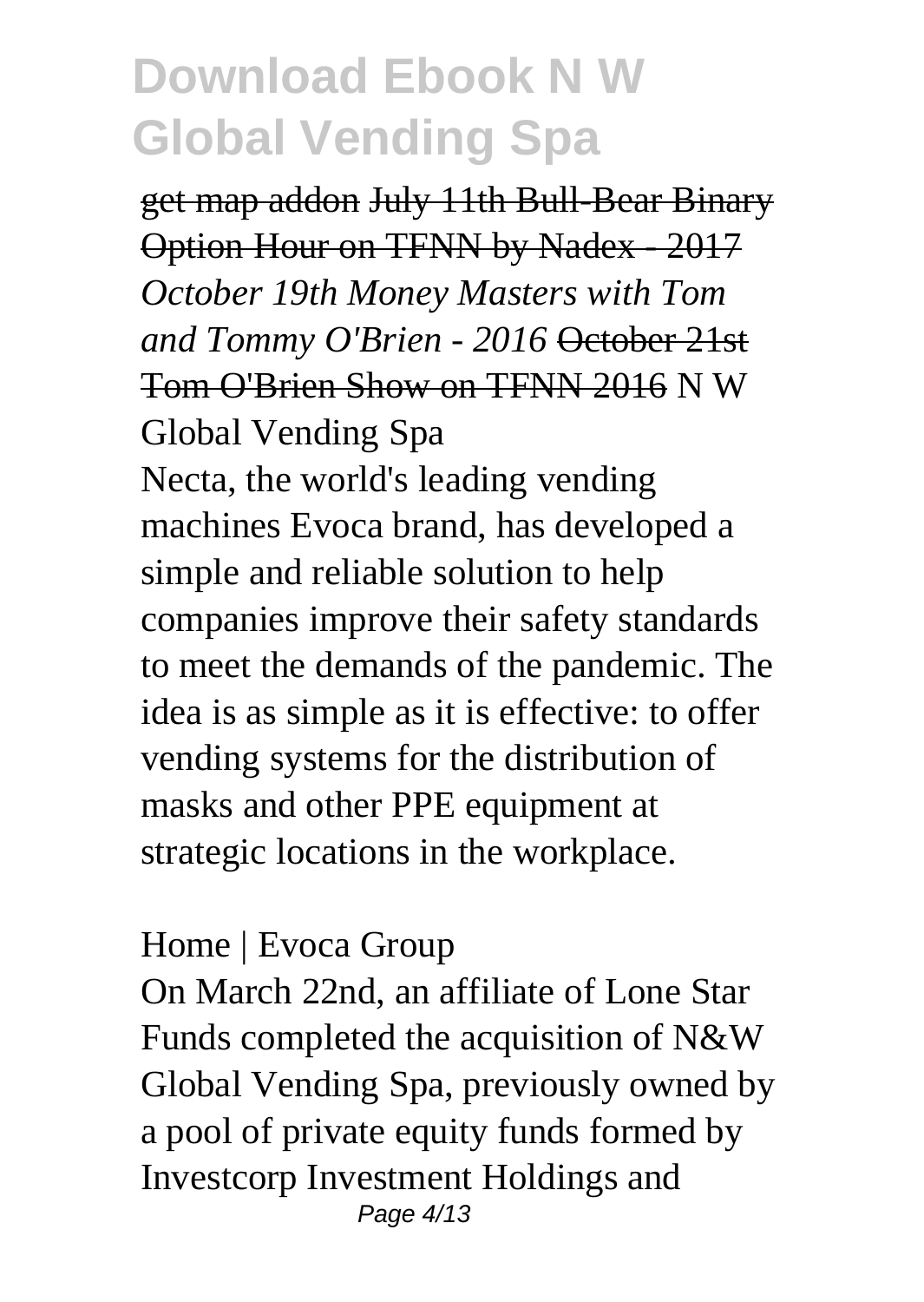Equistone Partners Europe. The current management team will remain on board after the change of ownership, ensuring continuity in the group's strategy.

N&W Global Vending acquired by Lone Star Funds | Evoca Group trade data on n&w global vending spa ad unico socio. 100un.brochure concerto spa,1un.etiquetas p/productos,200un.brochure snakky spa,250un.brochure krono spapor,250un.brochure tango spa,300un.brochure samba spa,300un.brochure solista,3un.etiquetas p/productos,caja de pulsaciones de membrana,dispensador concerto cod:es7-r/fq,dispensador snakky cod:6-32r/rch,dispensador solista cod:es6a $r/fq$  ...

N&W Global Vending SpA Ad Unico Page 5/13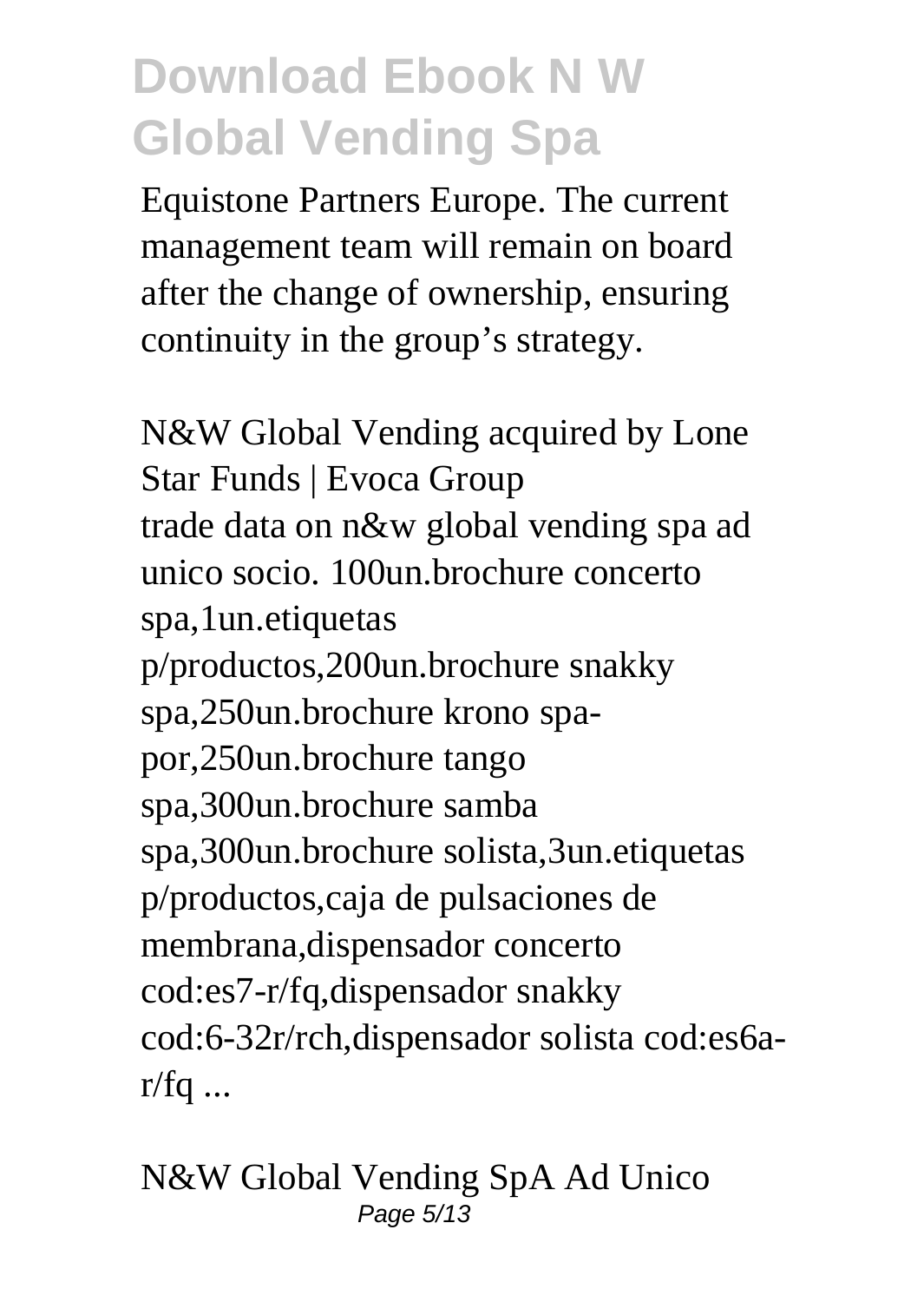Socio | Supplier Report ... N&W Global Vending S.p.A. at Via Roma 24, Valbrembo, Bergamo, Italy, I-24030. Find their customers, contact information, and details on 229 shipments.

N&W Global Vending S.p.A., Via Roma 24, Valbrembo, Bergamo ... 23 U.S. shipments available for New Global Vending SpA, updated weekly since 2007. Date Supplier Customer Details 43 more fields 2017-11-02 New Global Vending SpA Machine Coffee SA De Cv COFFEE MACHINES COFFEE MACHINES, CATALOGUES Bill of lading: 2017-10-26 New Global Vending SpA ...

New Global Vending SpA, VIA ROMA 24 VALBREMBO 24030 IT ... Andrea Zocchi is Chief Executive Officer at N&W Global Vending Spa. See Andrea Page 6/13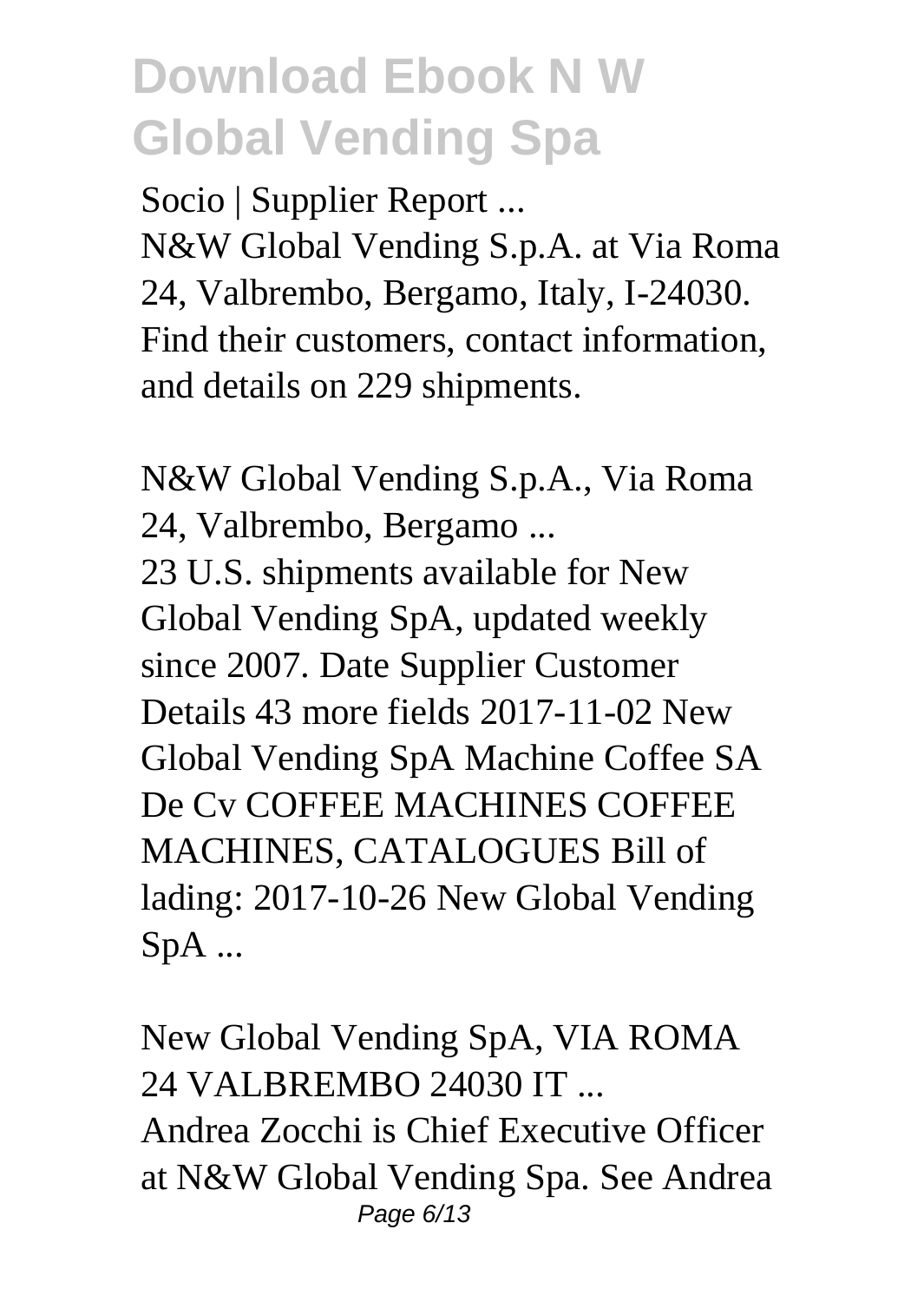Zocchi's compensation, career history, education, & memberships.

Andrea Zocchi, N&W Global Vending Spa: Profile and ...

COFFEE MACHINES AND SPARE PARTS…N&W Global Vending S.p.A . Evoca SpA. Italy . 29 shipments match vending machines. 928 shipments ... COFFEE MACHINES …New Global Vending SpA . Combimar & Agemar SpA. Italy . 7 shipments match vending machines. 13k ...

Italian Vending Machines Manufacturers | Suppliers of ...

With Global Vending Group, "Vending Made Easy"™! You're already here, so we encourage you to browse through all of our vending machines and quality machine parts. You can order through our secure online system or gives us a call at (800) Page 7/13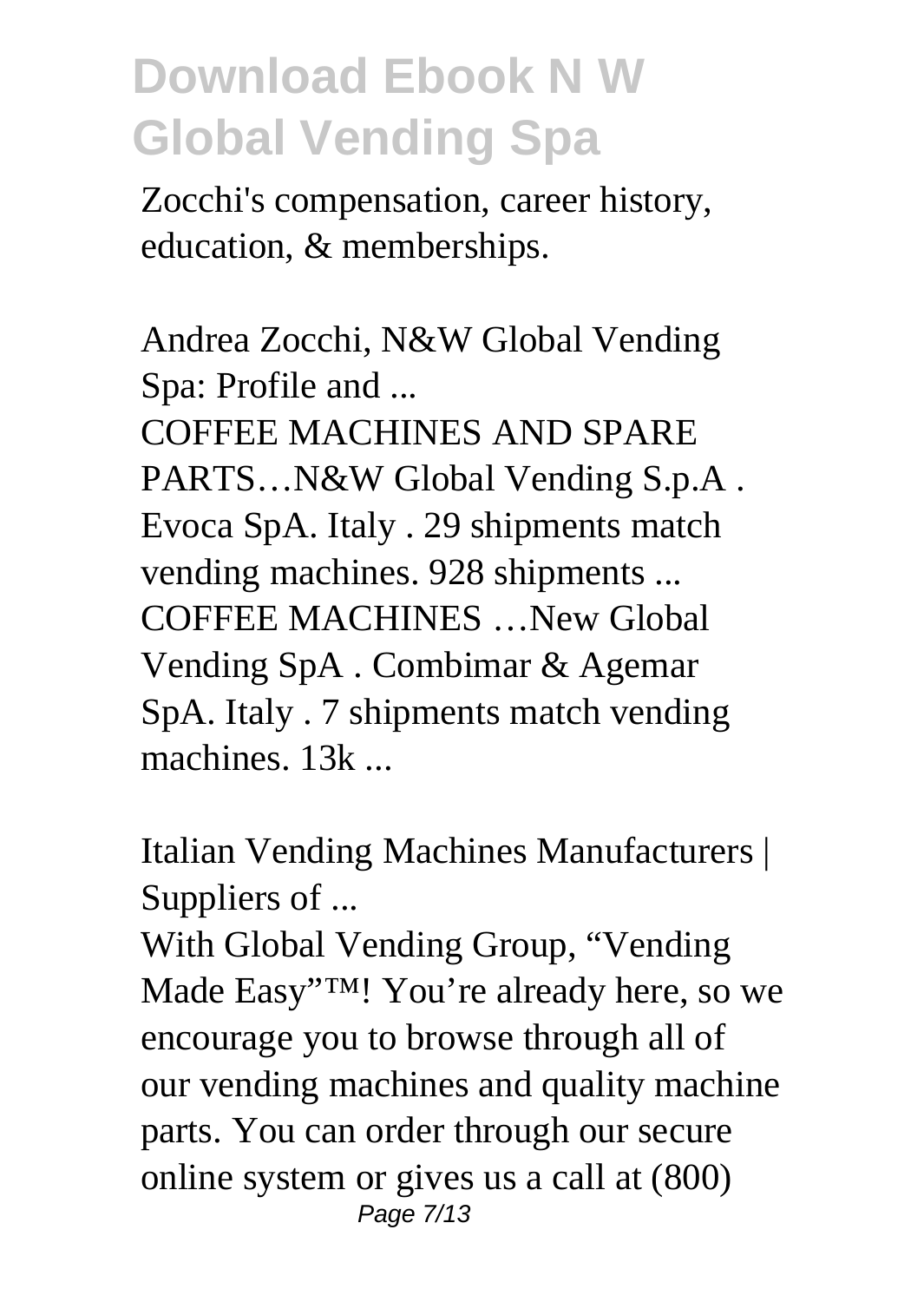592-4220. The Global Vending Group team is here to help you find exactly what your business needs. x

Vending Machines for Sale | Buy Vending Machines Used, New

Evoca Group sviluppa tecnologie che garantiscono straordinarie esperienze di consumo del caffè fuori casa, in ogni parte del mondo e in qualsiasi momento.

Home | Evoca Group

Necta has vending machines, which supply superb hot drinks; the freestanding Impulse, which offers an incredible variety of packed products and super-automatic coffee machines dedicated to the Horeca sector, which guarantee exceptional beverages. Our widespread presence in the field, our unparalleled customer service and prompt after-sales ...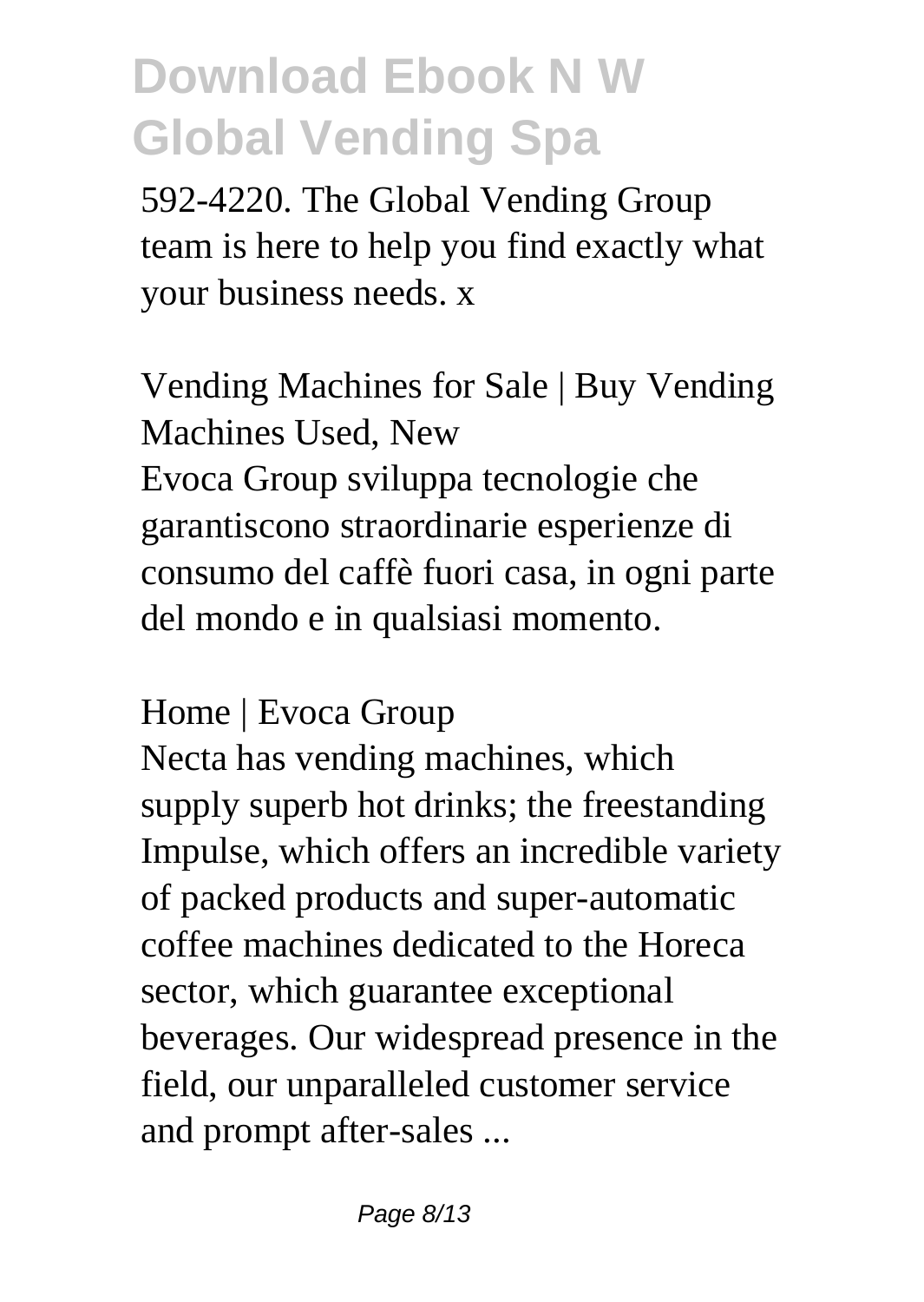Necta | Evoca Group Welcome to the Evoca reserved area. The reserved area provides a number of extra features and information available to Evoca Group's customers to assist them in dealing with service related information.

Dashboard | Evoca Reserved Area The hallmark of Necta is a range of products embracing coffee machines aimed at the HoReCa and OCS sectors to automatic vendors that deliver hot and cold, snack and food and can and bottle products for large and small business **facilities** 

#### Home | Necta

N&W Global Vending SpA - Mergr N&W Global Vending is a world leading manufacturer of automatic snack and beverage vending machines. As well as establishing itself as a leader in this space, Page 9/13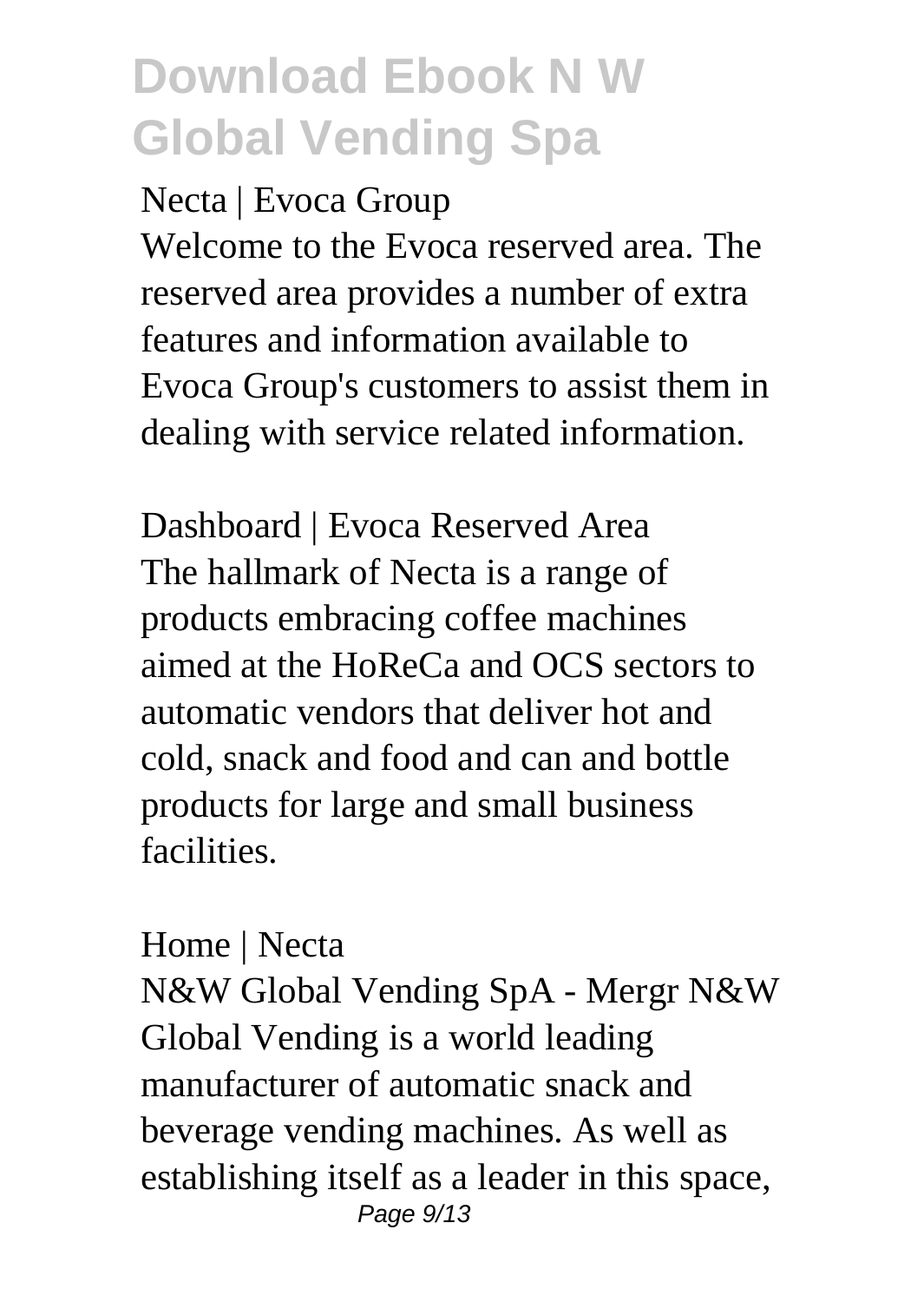N&W Global Vending also has a major international presence in the HoReCa (hotel, restaurant and café) and office coffee services sectors.

N W Global Vending Spa - builder2.hpdcollaborative.org evoca spa Evoca S.P.A. manufactures and distributes vending machines. The Company produces automatic snacks and beverage vending machines to hotels, restaurants, and cafes.

EVOCA SpA - Company Profile and News - Bloomberg Markets Considered the strong production increase in the last few years, the focus of our activity is to optimize the direct material costs. The success of our Group is strictly related to the performances of both suppliers and purchasing organization.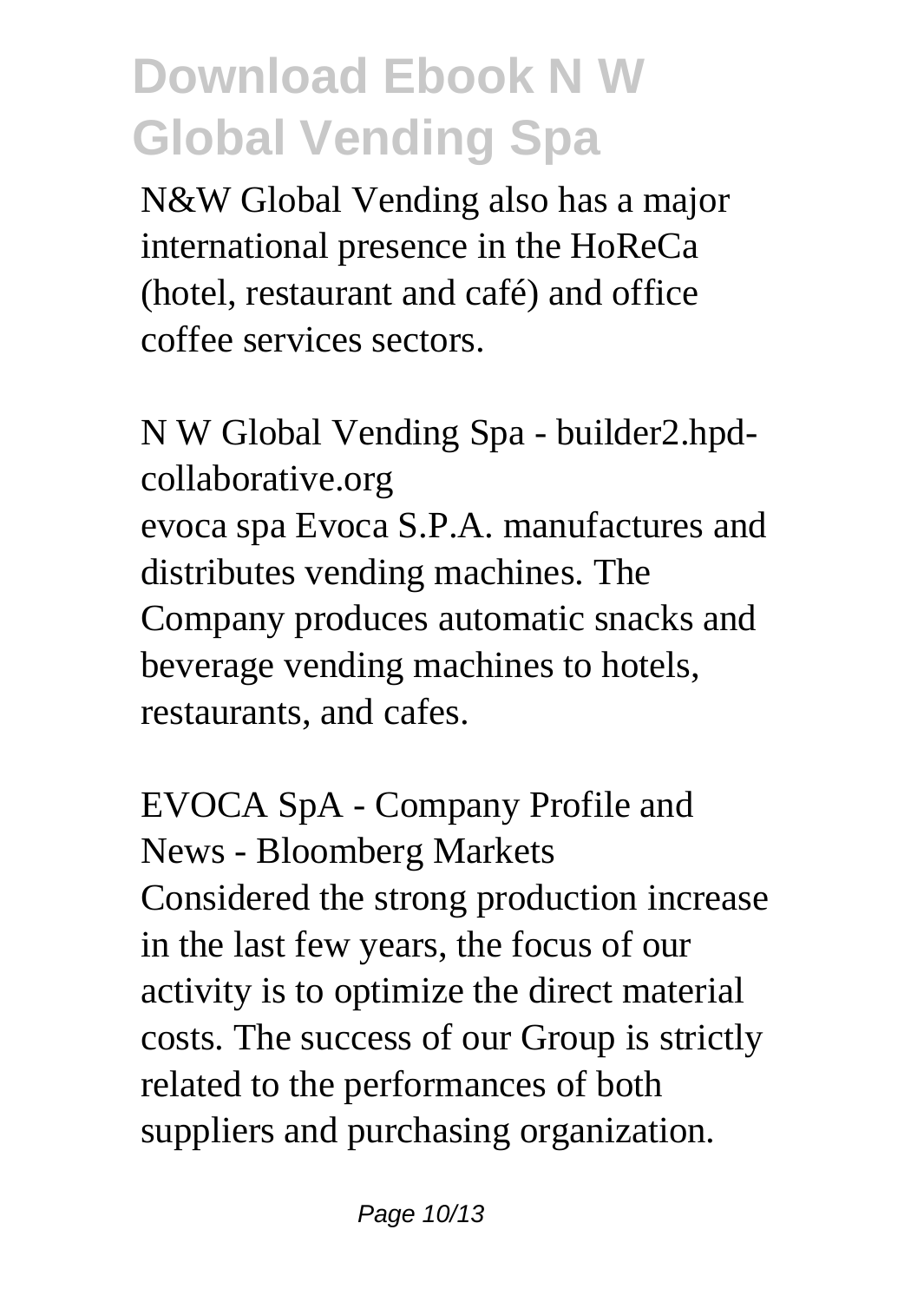Contacts | Evoca Group N&w Global Vending S.P.A., Inc is a Florida Foreign Profit Corporation filed on March 27, 2015. The company's filing status is listed as Active and its File Number is F15000001475 . The Registered Agent on file for this company is C T Corporation System and is located at 1200 South Pine Island Road, Plantation, FL 33324.

N&w Global Vending S.P.A., Inc in Plantation, FL | Company ... N&W Global Vending is a world leader in the production of coffee, hot and cold beverage and food vending machines and is a major international player in both the Ho.Re.Ca. and the Office Coffee...

Lone Star's N&W Global Vending acquires Cafection | PE Hub N&W Global Vending is a world leading Page 11/13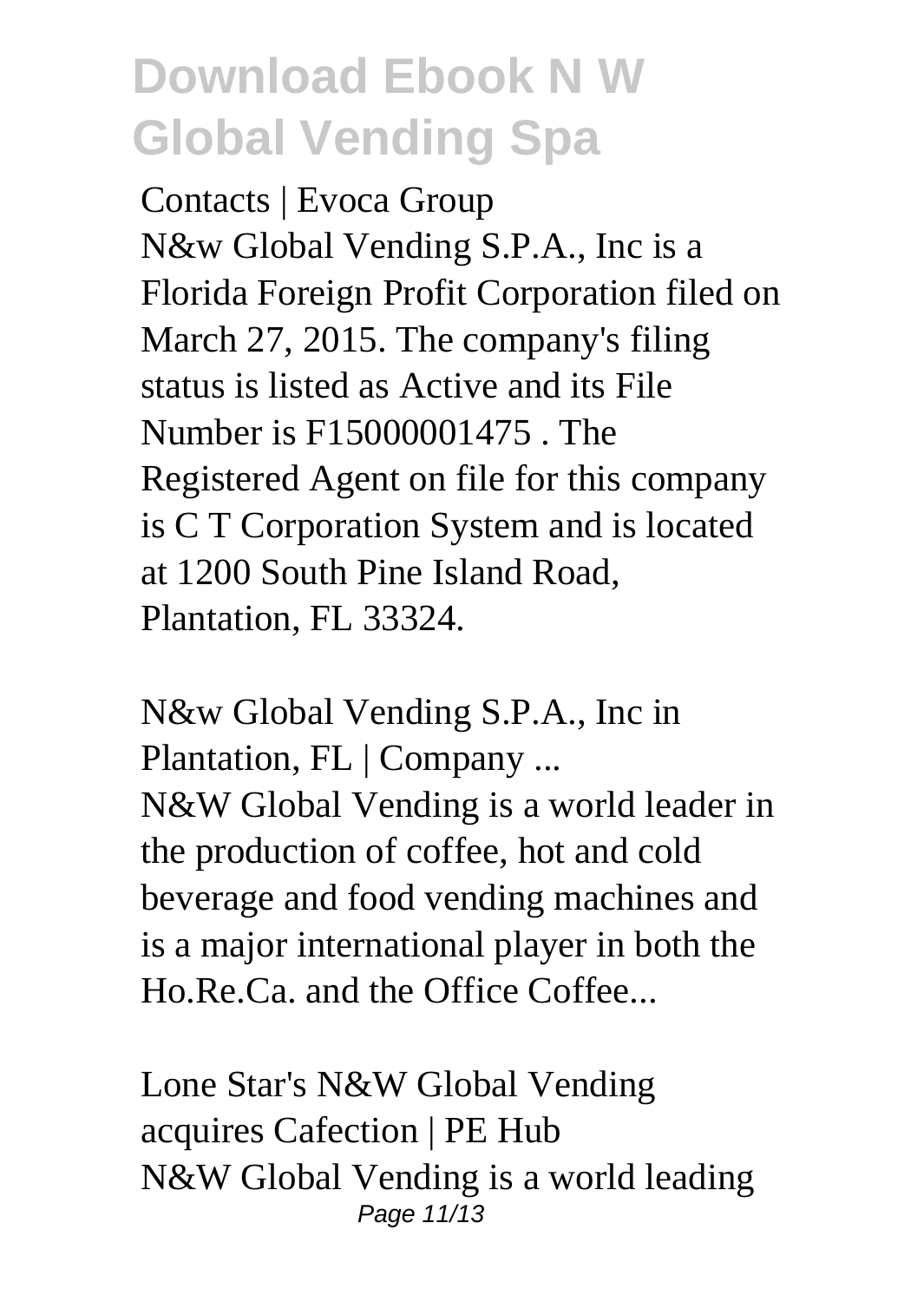manufacturer of automatic snack and beverage vending machines. As well as establishing itself as a leader in this space, N&W Global Vending also has a major international presence in the HoReCa (hotel, restaurant and café) and office coffee services sectors.

N&W Global Vending | Intralinks N&W Global Vending is an internationally acclaimed vending machine manufacturer. From machine design, development, manufacture and distribution we offer an unrivalled service, backed by a wealth of...

N&W Global Vending | LinkedIn Touchless Vending: the solution for a safe restart. E-commerce video tutorial. VISIOSHOP TRAY FOR ORCHESTRA. Original Spare parts Evoca: rely on quality! Touch the cloud 2018. Cleaning Page 12/13